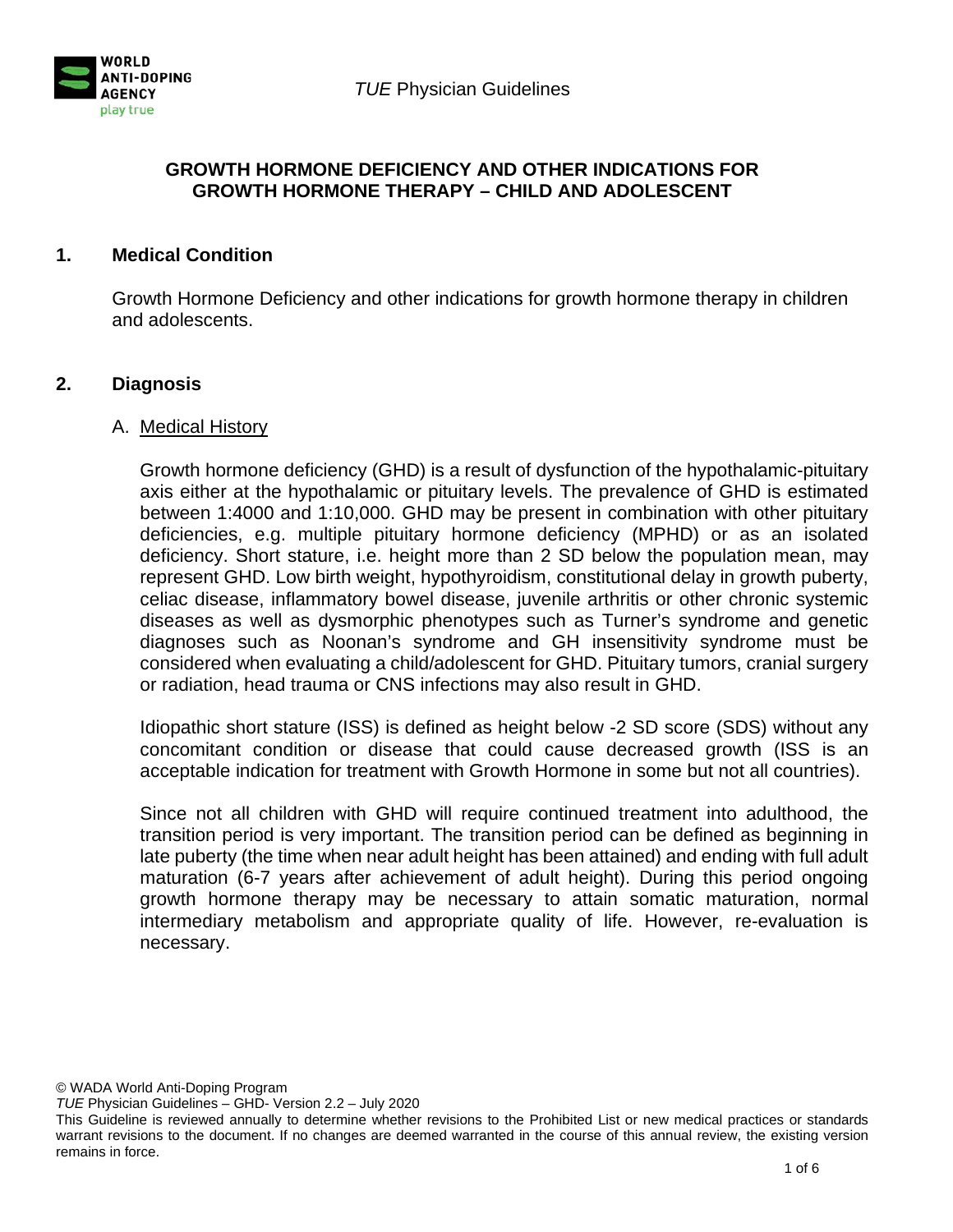

# B. Diagnostic Criteria

Auxology (comparison of the child's growth pattern to established gender and ethnicity norms) is the clinical basis for suspecting GHD in children. Any child with severe short stature (< -3SD), severe growth deceleration (height velocity < -2SD), less severe short stature (<-2SD) and growth deceleration (<-1SD), history of brain tumor, CNS infection, cranial irradiation, other organic pituitary abnormality or radiologic evidence of pituitary abnormality is a candidate for GHD evaluation.

The diagnosis of GHD is established by evaluation of the GH-IGF-1-IGFBP axis and confirmed through biochemical testing. Evaluation for GHD should be performed with evidence of hypothalamic-pituitary disease, after cranial irradiation, for individuals who have other pituitary hormone deficiencies or for individuals who have been treated for GHD as a child.

Evaluation of child with suspected GHD should include:

- 1. History and physical exam specifically investigating presence of chronic diseases or dysmorphic genetic disorders;
- 2. Measurement of height with comparison to gender and ethnic norms;
- 3. Calculation of height velocity;
- 4. Evaluation for genetic disorders e.g. PROP-1, POU1F1 (Pit-1), LHX-3, LHX-4 when indicated.
- 5. Radiological evaluation
	- a. Bone age estimation from x-ray of left wrist and hand;
	- b. MRI of hypothalamic-pituitary region
- 6. Measurement of growth factor concentrations
	- a. Insulin-like growth factor-1 (IGF-1)
	- b. Insulin-like growth factor binding protein (IGFBP-3)
	- c. Growth hormone stimulation tests; There should be a cutoff of 7 ng/ml on at least two of the following tests
		- i. Insulin Tolerance Test
		- ii. GHRH + Arginine
		- iii. Glucagon
		- iv. Clonidine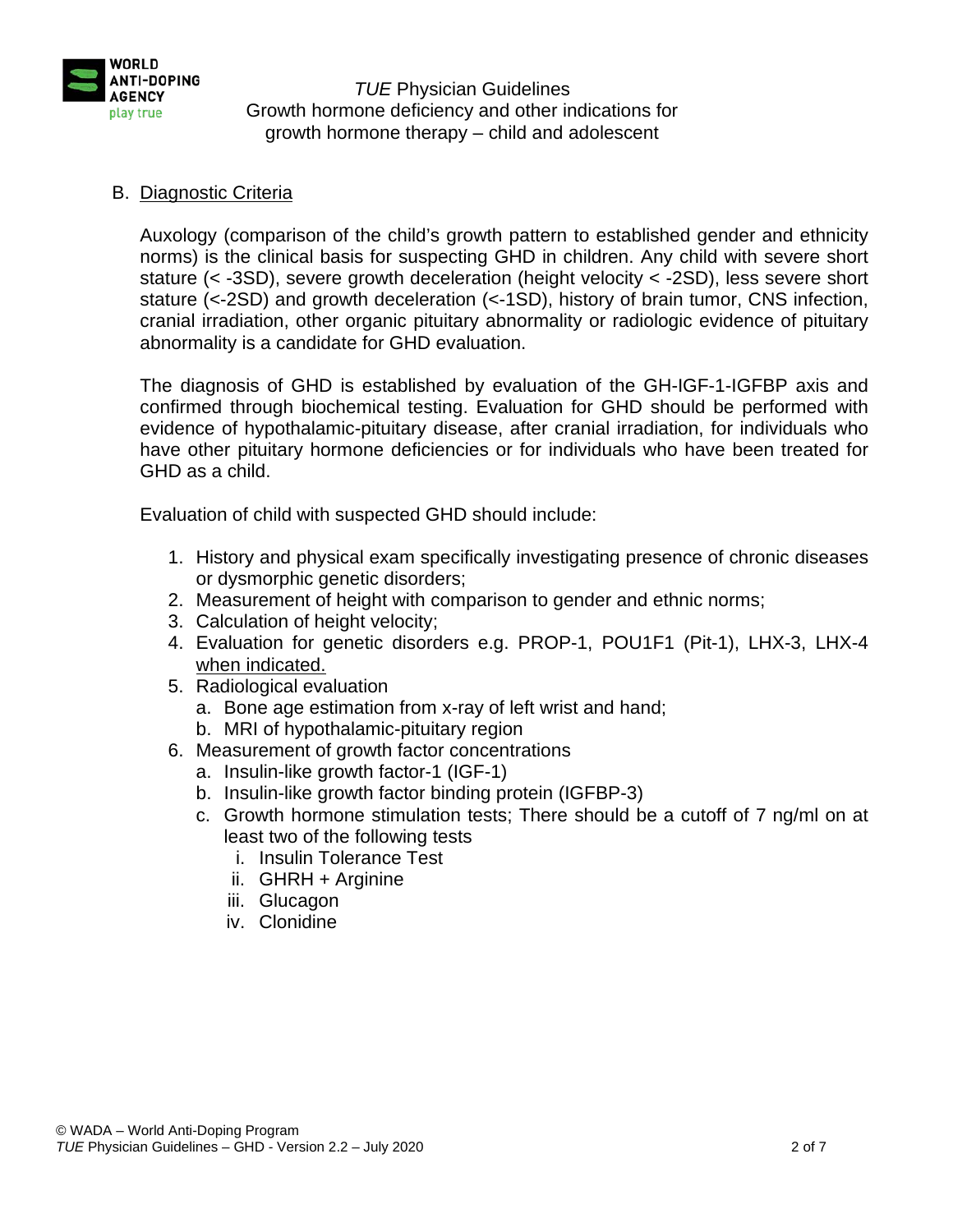

# C. Transition period (as defined in Section II A.)

- 1. Re-evaluation for the adolescent/young adult who is transitioning having been treated for childhood GHD is mandatory because some forms of childhood GHD may recover. For emerging adults who were diagnosed with GHD as children/adolescents an IGF-1 level should be measured after 2-4 weeks off rhGH therapy. However, in some conditions a GH stimulation test is not required because GHD is almost certain on clinical or genetic grounds. This applies to patients with:
	- a. More than three additional pituitary hormone deficits and a low IGF-I level (strong evidence for hypopituitarism)
	- b. Transcription factor mutation known to result in pituitary maldevelopment and hypopituitarism (e.g. *POUIF1* (Pit-1), *PROP-1*, *LHX-3*, *LHX-4*)
	- c. Mutations in genes known to result in isolated GHD (e.g.*GH-1* or *GHRH-R*)
- 2. This re-evaluation should be performed when linear growth has ceased and includes:
	- a. Height, weight, BMI, anthropometric measurements
	- b. Serum IGF-1 levels
	- c. GH Stimulation tests
		- i. Insulin Tolerance Test (< 5 ng/mL)
		- ii. Glucagon Stimulation Test (<5 ng/mL)
		- iii. Macimorelin Test (<2.8 ng/mL)

## D. Relevant Medical Information

- 1. GH and IGF-1 results must be expressed in mass units.
- 2. IGF-1 concentration below normal range is insufficient evidence for GHD in a child and adolescent. Stimulation testing must be performed if there is no other evidence of hypothalamic-pituitary dysfunction.
- 3. Therapeutic use exemption (TUE) for the treatment of GHD should be granted for only those who have confirmed Growth Hormone Deficiency (GHD).
- 4. Subjects should be investigated for other anterior pituitary deficits and these should be replaced and monitored.
- 5. Cardiovascular risk markers should be assessed and managed appropriately.
- 6. Bone density may be subnormal in those with GHD and should be monitored.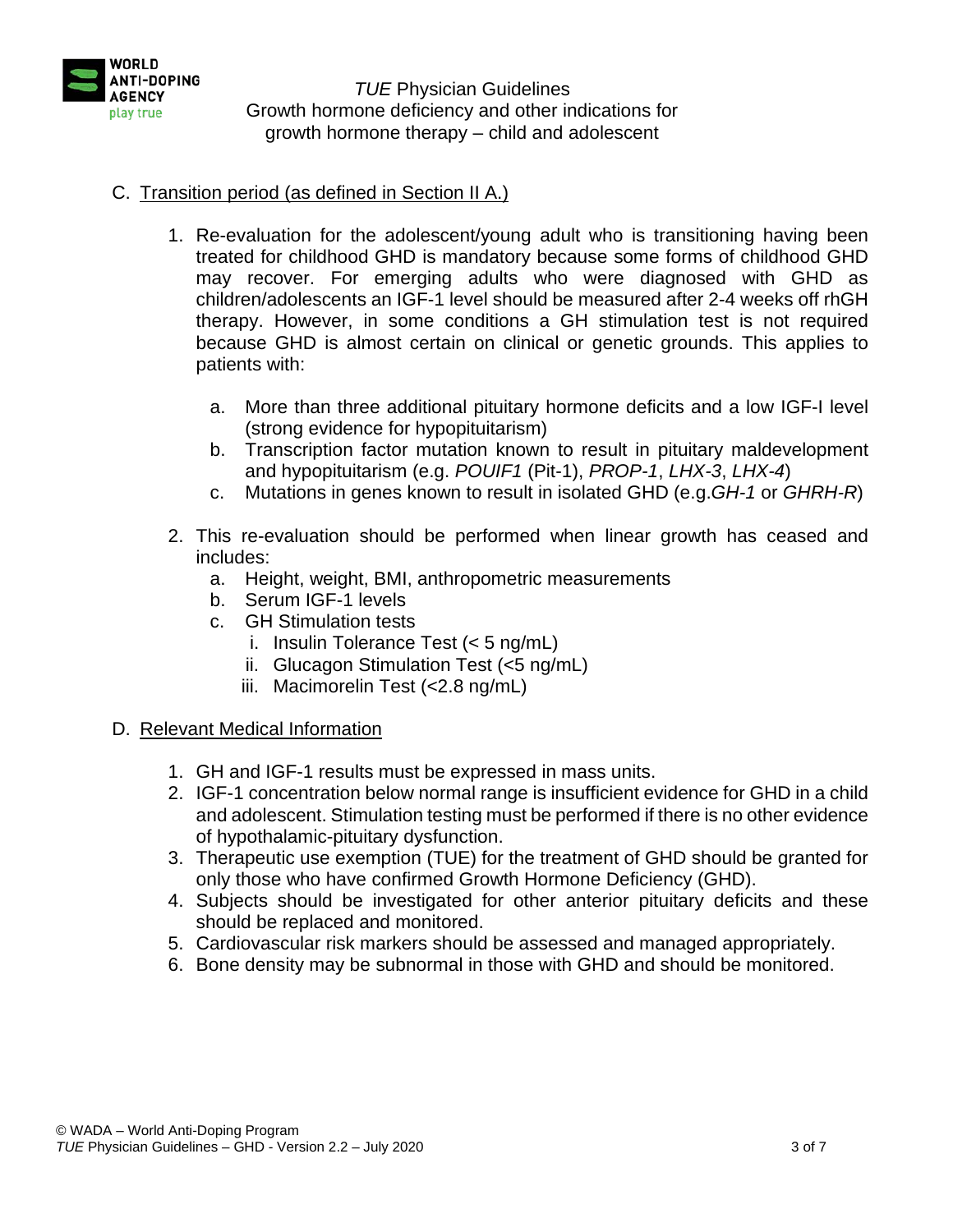

# **3. Medical Best Practice Treatment**

- 1. Name of prohibited substance
	- recombinant human growth hormone
- 2. Route
	- Subcutaneous injections
- 3. Starting Dose
	- 0.025-0.050 mg/kg/day
- 4. Adjusting treatment doses
	- Adjust dose, depending upon growth response (change in height SDs or change in height velocity), adverse effects and IGF-1 levels maintained at 0 to +1 SD unless previous history of malignancy in which case suggested IGF-1 levels < 0 SD.
- 5. Duration
	- The GH status of individuals with childhood onset GHD requires re-evaluation within the transition period.

## **4. Other non-prohibited alternative treatments**

No alternative for human growth hormone substitution.

## **5. Consequences to health if treatment is withheld**

The following consequences to health for individuals with untreated GHD include:

- 1. Persistent growth failure
- 2. Decreased quality of life
- 3. Decreased bone mineral density
- 4. Increased fat mass
- 5. Increased cardiovascular risk with negative effects on cardiovascular risk factors:
	- a. inflammation
	- b. dyslipidemia
	- c. insulin resistance

## **6. Treatment Monitoring**

Treatment should be monitored using the following:

- 1. Linear growth, when applicable
- 2. IGF-1 levels
- 3. Bone age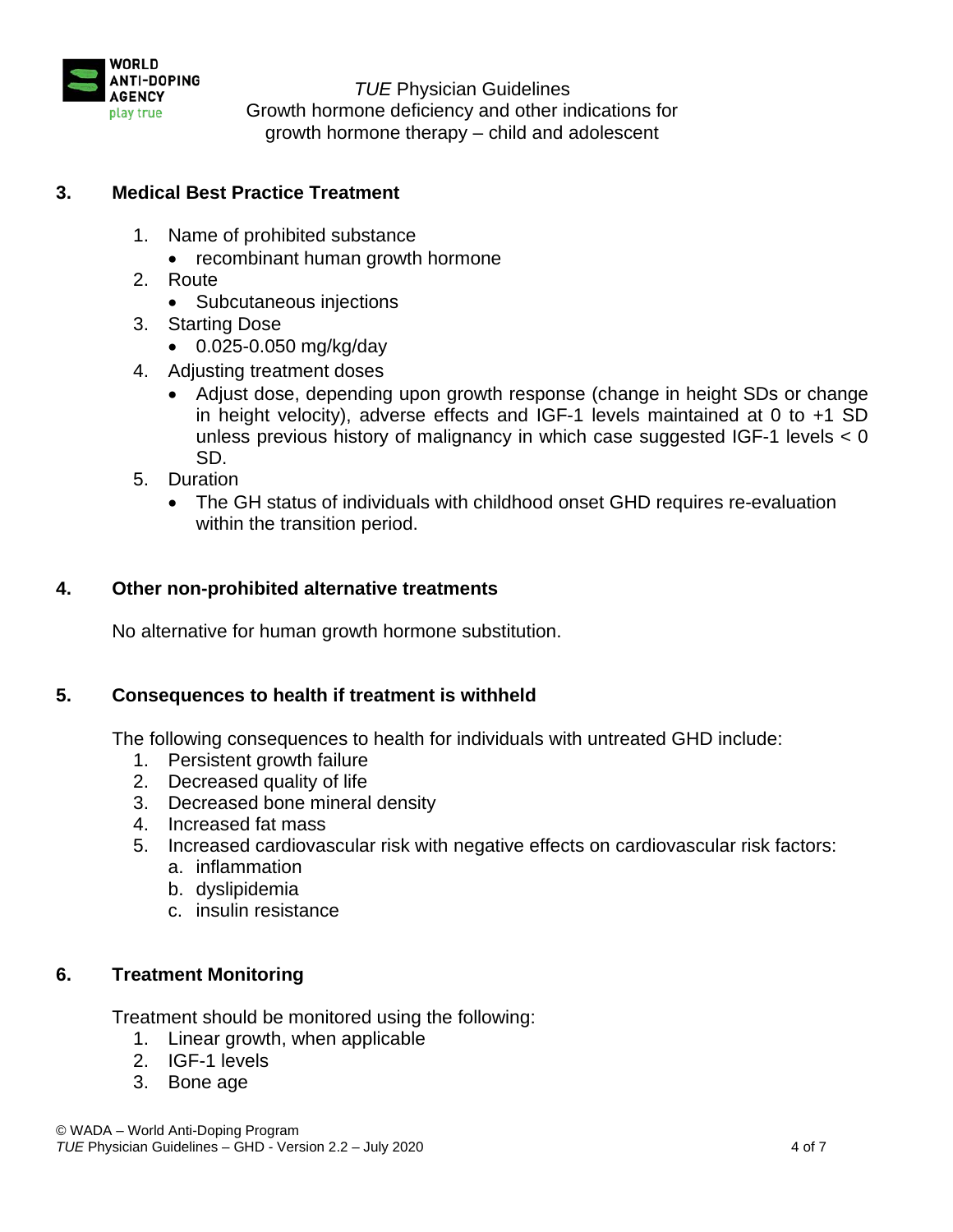

### **7. TUE validity and recommended review process**

- 1. Eight years if genetic, congenital or hypothalamic-pituitary structural abnormality, or irradiation.
- 2. Four years if due to brain trauma or idiopathic.

The results of regular monitoring should be submitted annually for review.

### **8. Any appropriate precautionary matters**

Due to the significant risk for abuse of growth hormone for performance enhancement, these diagnostic and monitoring requirements must be strictly followed. The diagnosis should be confirmed by an endocrinologist. Also, the reviews of these TUEs should be performed by an endocrinologist.

Most patients with GHD self-administer GH. Although self-administration may seemingly present difficulty with monitoring, a log book of growth hormone prescriptions and administration should be maintained by the athlete. The administration log book may be subject to review at any time including for the annual review.

Quantities of growth hormone delivered to the athlete must be strictly controlled and limited by prescription.